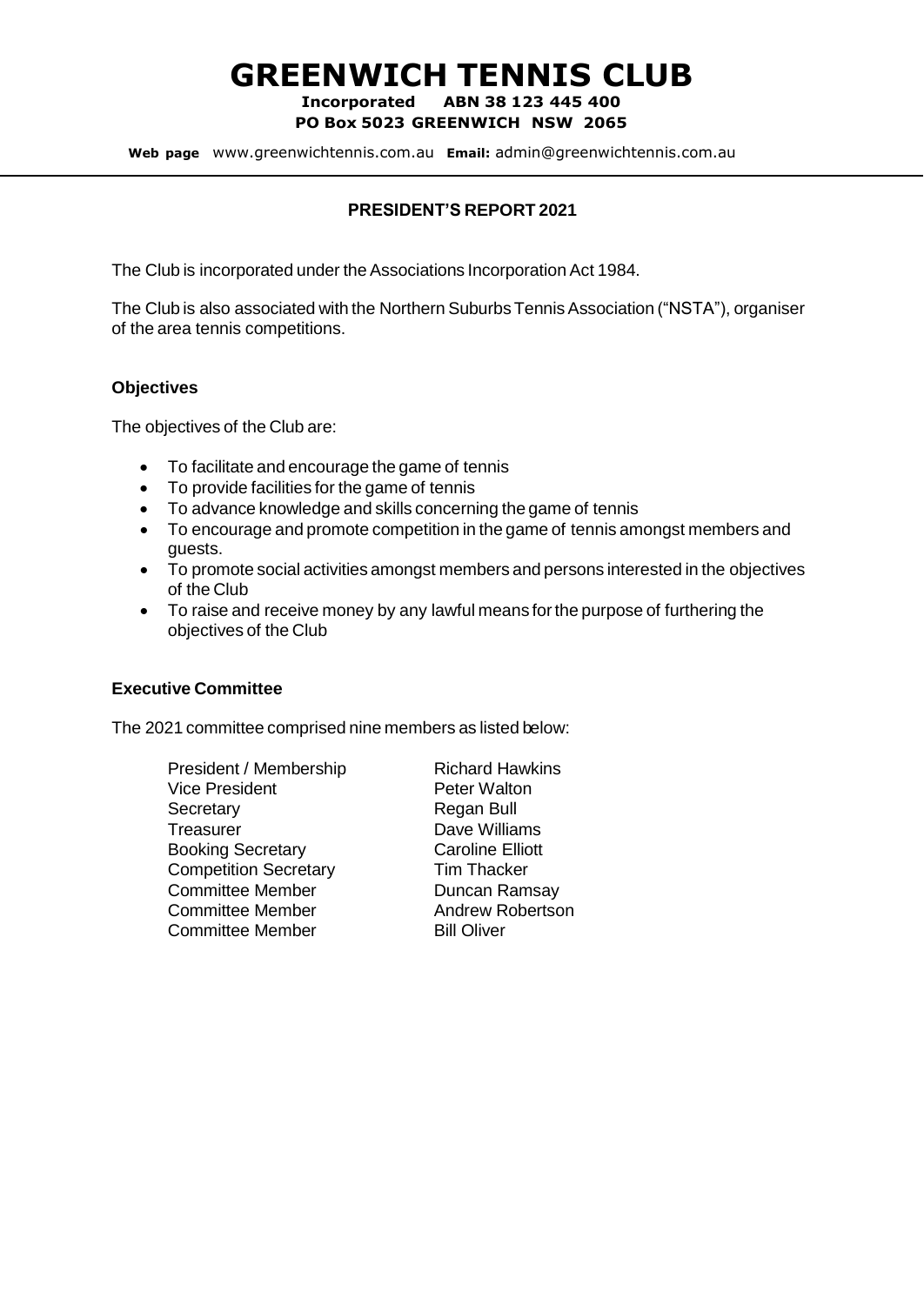# **GREENWICH TENNIS CLUB**

**Incorporated ABN 38 123 445 400**

**PO Box 5023 GREENWICH NSW 2065**

**Web page** www.greenwichtennis.com.au **Email:** admin@greenwichtennis.com.au

#### **Membership Fees**

Joining fees remained free of charge and membership fees were held steady again this year.

| <b>Annual Fees:</b>      | 2020    | 2021    |  |
|--------------------------|---------|---------|--|
| <b>Full Adult Member</b> | $$125*$ | $$125*$ |  |
| Junior                   | \$35    | \$35    |  |
| Family                   | $$250*$ | $$250*$ |  |

\*A timely payment discount of \$10 is offeredon full adult member annual fees received in August, \$5 discount for Juniors / Uni Students.

| <b>Visitors Fees:</b><br>Membership per Visit<br><b>Casual Hire Per Hour</b> | 2020<br>\$5<br>\$15 | 2021<br>\$5<br>\$15 |
|------------------------------------------------------------------------------|---------------------|---------------------|
| In late October comparative membership numbers were:                         | 2020                | 2021                |
| <b>Full Adult Members</b>                                                    | 260                 | 253                 |
| <b>Honorary Members</b>                                                      | 8                   | 8                   |
| <b>Graded Juniors/Students/Juniors</b>                                       | 170                 | 165                 |
| Non-playing parents                                                          | 13                  | 13                  |
|                                                                              | 451                 | 438                 |

While we are only a small club, our membership has steadily grown each year as a result of our familyfriendly policies.

During 2020 / 2021 tennis became a very popular sport with more demand for court time due to COVID movement restrictions. As a result, the committee decided at the beginning of 2021 to limit new adult membership until at least the end of 2021.

During the June to October COVID lockdown period changes were made to comply with COVID restrictions and to free up court time for members. The Saturday competition was put on hold, as was the Wednesday Ladies competition and many of the term bookings were freed up as doubles play was not possible during this period. Procedures were also put in place to limit waiting time when courts were busy. After some initial difficulties, members reported a good level of satisfaction with the tennis arrangements during the year.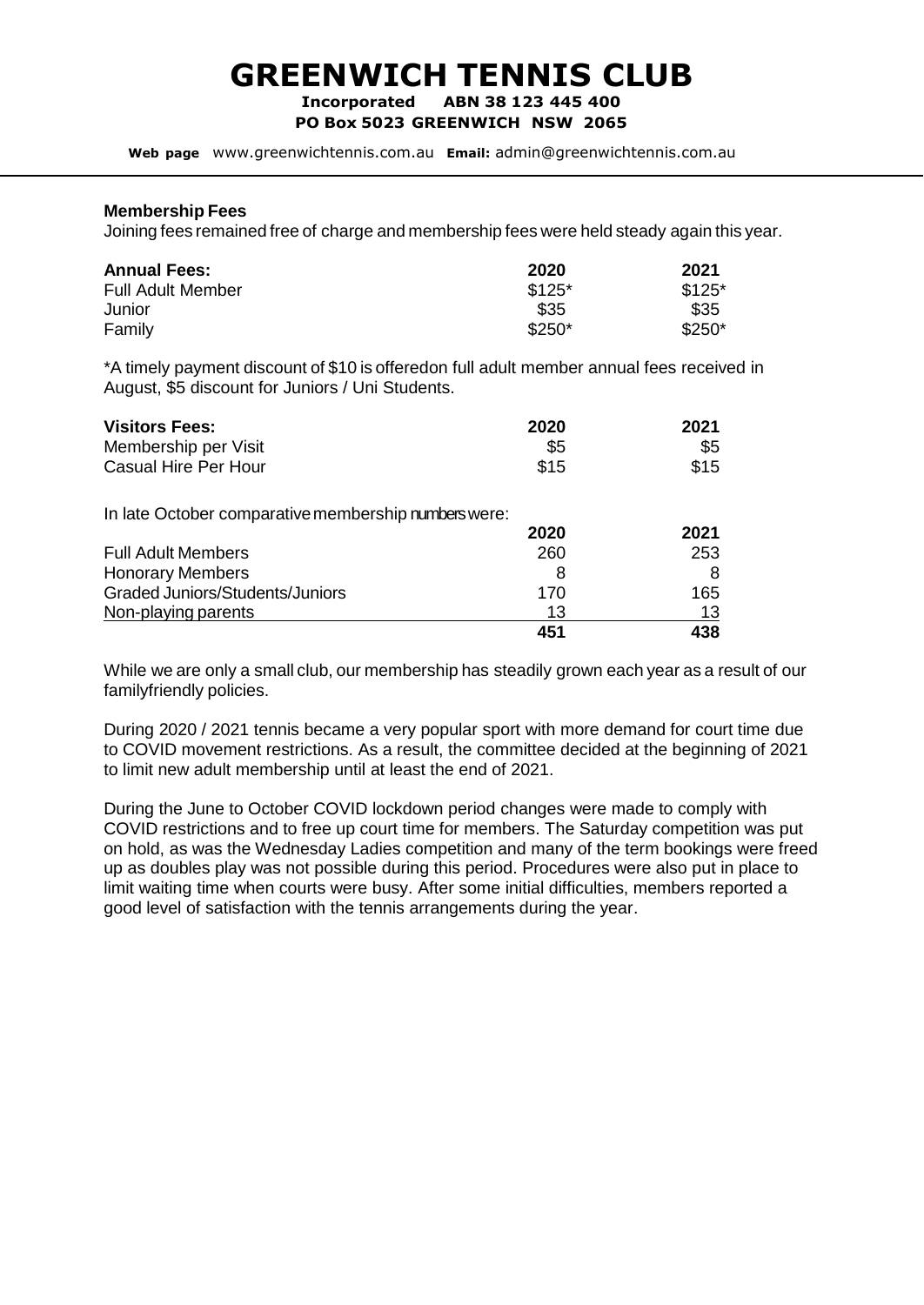# **GREENWICH TENNIS CLUB**

**Incorporated ABN 38 123 445 400 PO Box 5023 GREENWICH NSW 2065**

**Web page** www.greenwichtennis.com.au **Email:** admin@greenwichtennis.com.au

#### **Club Championships**

The 2021 Club Championships were delayed due to Sydney's COVID restrictions, not starting until late in October (at the time of writing this report). We are yet to see the registrations for the competition and the results will not be known until Finals Day on 28 November. Results will therefore be published in the 2022 President's Report.

For the record, the winners of the 2020 Championships, which were not fully completed by the time of last year's report were:

| Men's Open Singles             | <b>Andy Bennett</b>                |
|--------------------------------|------------------------------------|
| Ladies Open Singles            | Regan Bull                         |
| Men's Open Doubles             | Nima Kermani & Jackson McGenniss   |
| <b>Ladies Open Doubles</b>     | Sharon Morse & Gil Thacker         |
| <b>Mixed Open Doubles</b>      | Brett Geary & Jane Marquard        |
| Men's Singles Plate            | Stephen Green                      |
| Men's Handicap Singles         | Duncan Ramsay                      |
| <b>Ladies Handicap Doubles</b> | Sharon Morse & Gil Thacker         |
| <b>Mixed Handicap Doubles</b>  | Peter McIllwaine & Gillian Thacker |
| Men's Handicap Doubles         | John Wardman & Vincent Lo          |

#### **Junior Club Championships**

This year the GTC Junior Club Championships were held, after last year's event was cancelled due to the COVID situation. And it seemed that last year's cancellation made this year's event that much sweeter!

We had a tremendous turnout and some brilliant tennis was played. The tournament was in a fun, round-robin format where all matches were the best of 5 games so that everyone got to play everyone else in their age group, with the serving rules catering for all standards.

It was the first time many had played in a real game situation and they enjoyed the thrill of competing (and the challenge of scoring). The Sunday BBQ was a winner - as was the tennis! Thanks to all of the parents for making the weekend possible and special thanks to Regan Bull and Caroline Elliott (Committee Members and parents) for scheduling and managing the games over the weekend.

Well done to all and congratulations to the following competitors - who will be awarded prizes at the club prize-giving, planned for Sunday 28 November following the Club Championships.

| Age        | Winner          | <b>Runner-up</b>   |
|------------|-----------------|--------------------|
| U 14 Girls | Sybella Hawley  | Zoe Halliday       |
| U 12 Girls | Vitalia Hulak   | Anastasia Hulak    |
| U 12 Boys  | Sean Adamson    | George Williams    |
| U10 Boys   | Nicholas Marran | <b>Ben Dielman</b> |
| U 8 Mixed  | Graeme Allan    | Alex Marran        |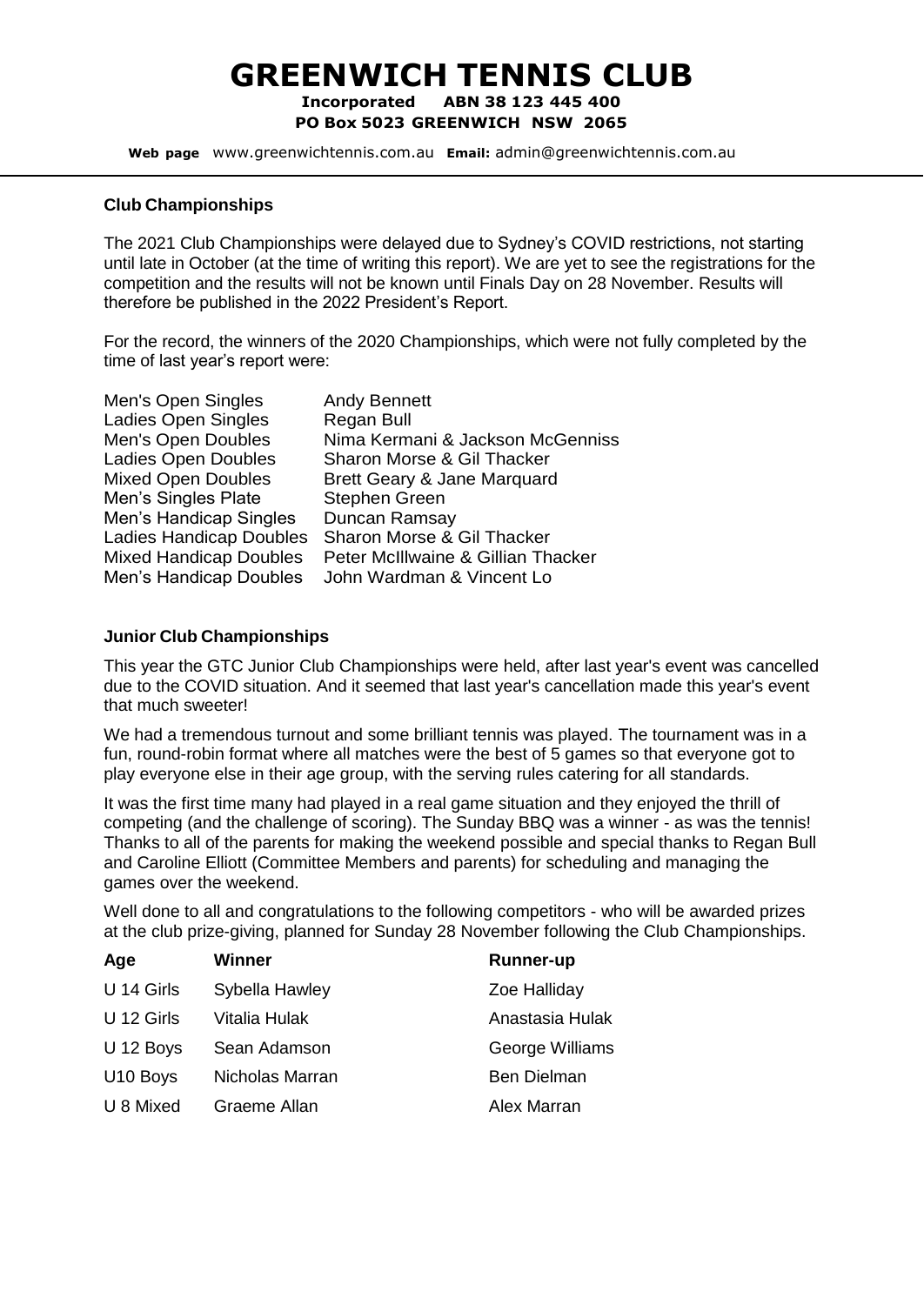## **GREENWICH TENNIS CLUB Incorporated ABN 38 123 445 400**

**PO Box 5023 GREENWICH NSW 2065**

**Web page** www.greenwichtennis.com.au **Email:** admin@greenwichtennis.com.au

#### **Coaching and Juniors**

Coaching in 2021 was similar in many ways to 2020 – constantly negotiating the everchanging COVID restrictions. The first half of the year up to June was business as usual – with 50 – 60 Juniors being coached by Andrew Bennett. With the virus outbreak between June and October there was a high demand for tennis, and coaching as well – one of the few social exercise options available in the community other than walking. However coaching was limited to one on one or family groups. As at October, coaching is back to normal again with afternoon junior groups starting up and private coaching lessons continuing.

The feedback on coaching as always has been tremendous, and we would like to congratulate Andrew for his efforts with this programme.

#### **Thankfully there has been TENNIS**

In 2021 we began the year with an optimistic outlook. The virus seemed to be relatively contained (to the Northern Beaches mostly) and life in the rest of Sydney seemed to be returning somewhat to normal, albeit with people wearing masks and being somewhat careful about who was nearby. NSW seemed to be the pariah state with most other states taking great joy in closing borders at the hint of any new cases in NSW. And by June when cases began to rise in NSW we were well and truly on our own – locked out and locked in until September / October.

Fortunately there has been TENNIS! This has been one of the few forms of social exercise / sport that could continue during these  $4 - 5$  months, and has been a great way for our members to get outside and enjoy this great place that we live and this great community facility that we have at Leemon Reserve. I hope you have taken the opportunity to get out and enjoy your tennis club.

#### **Christmas Party**

The last annual Christmas party was held on Sunday 8<sup>th</sup> December 2019 ... that seems a long time ago now! In 2020 it was decided that the risks of virus spread were too great and so the much anticipated Christmas Party was cancelled.

But this year in 2021 the Christmas Party will be going ahead, due to the high vaccination rates. It is planned for Sunday 28 November, the Tennis Championship Finals Day. The venue will be at the clubhouse and under the camphor laurel tree and it will be in a similar format to the 2019 party – starting at 5.30pm, with each family encouraged to bring a plate of food to share. A wet bar will be paid for by the club and there will be prize giving for the 2021 champions and hopefully live music again.

#### **Internal Mixed Doubles Competition**

A huge thank-you goes to Bill Oliver who continues to run this immensely popular competition for members on Saturday afternoons.

Big thanks again go to the ever-ready team captains; Jane Marquard (Sky Blue), Sharon Morse (Nike Red), Janice Gibson (Lime Green) and Annabelle Burley (Royal Purple) who ensure their teams are fully represented each week.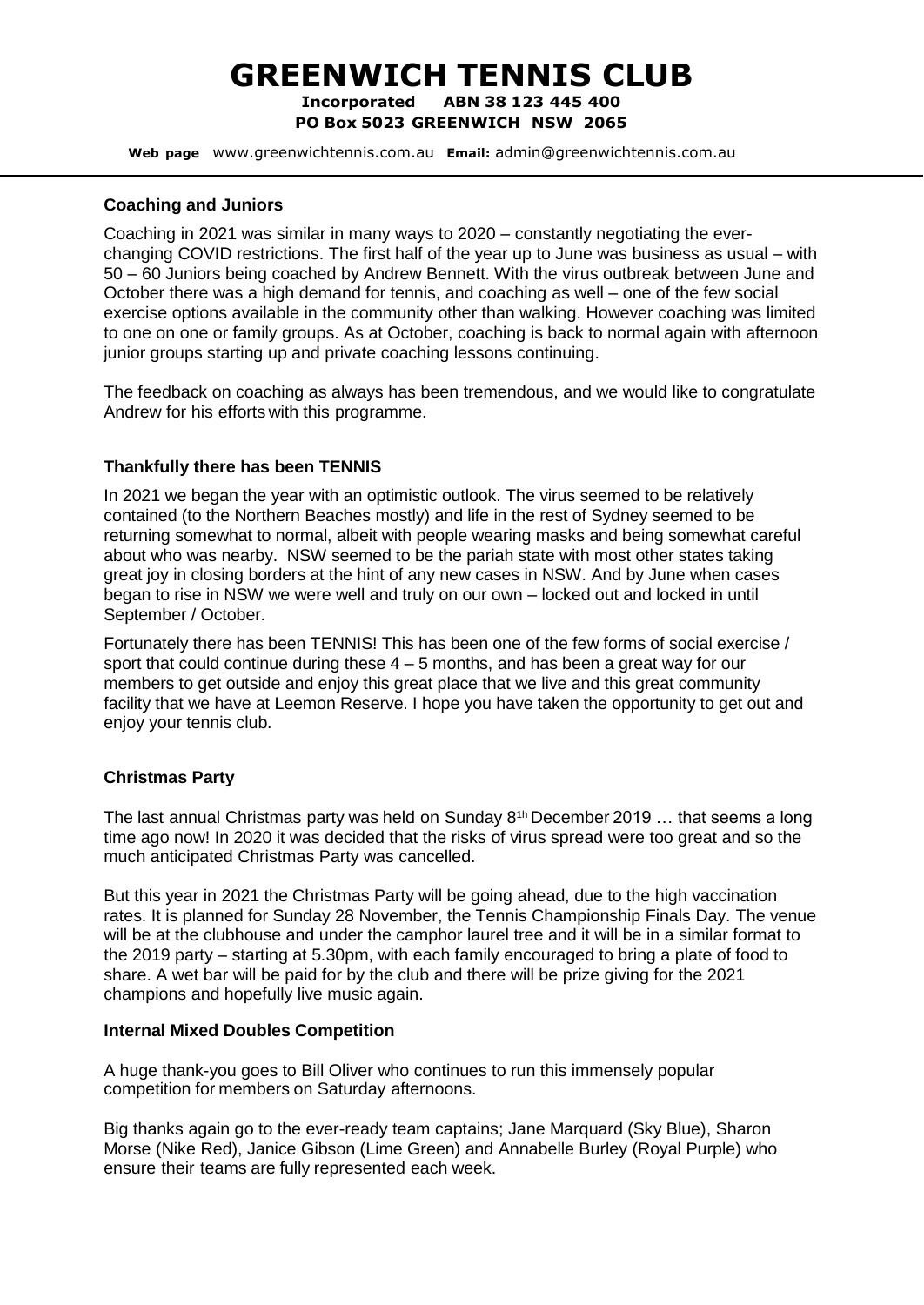### **GREENWICH TENNIS CLUB Incorporated ABN 38 123 445 400 PO Box 5023 GREENWICH NSW 2065**

**Web page** www.greenwichtennis.com.au **Email:** admin@greenwichtennis.com.au

Members continue to show great enthusiasm for this competition, always putting their hands up when we need someone to back-up to ensure we can fill the required 16 places for the event to work. There are about 65 members active in the comp.

In 2020 the end of year Spring Competition winner was Sharon Morse's **Red Team** who came storming home on the very last  $(13<sup>th</sup>)$  weekend of the competition to take the trophy from Annabelle Burley's **Purple Team** in a very exciting finish. Congratulations Sharon and team!

Not to be outdone in 2021 though, Annabelle Burley's **Purple Team**, took the Summer Competition at the end of March (well done Purple, for the second year running) and Jane Marquard's **Blue Team** took out the Autumn Competition finishing in June (Congratulations Jane and team!).

The end of year Spring Competition winner in 2021 was not known at the time of going to print.

Once again, the competition proved popular with members of all standards with the two timeslot format (based on club handicap) ensuring the games were evenly matched.

There is always room for more players; just contact Bill Oliver at [w.oliver@bigpond.net.au o](mailto:w.oliver@bigpond.net.au)r any team captain.

#### **Player of the Year Award**

This award, given to the member who has participated the most in the Club's playing activity over the calendar year has continued to excite interest. In 2020 it was awarded to Edy Sirca – who also won it in 2019! Congratulations Edy.

The 2020 winner will be decided on the points system as published on the web site. Points are awarded for participation in the internal Saturday competitions and the club championships.

The award (\$100 plus a trophy) will be presented to the winner and the winner's name will be inscribed on the clock shield displayed in the clubhouse. To make the award more inclusive, the committee has decided that no member will receivethe award over more than two consecutive years.

#### **Arthur Harrison Trophy**

The Arthur Harrison Trophy was donated by Arthur Harrison who, for many years lived across the road from the courts and spent much of his time looking after the courts. The club presents the trophy annually to an individual who has made a special contribution to the club and improved their tennis during the year.

The trophy winner in 2020 was awarded to Peter Walton, who has been Club President since 2015 and a committee member for over 10 years. Peter has also been responsible for organising maintenance of the clubhouse and the tennis courts and plays tennis regularly.